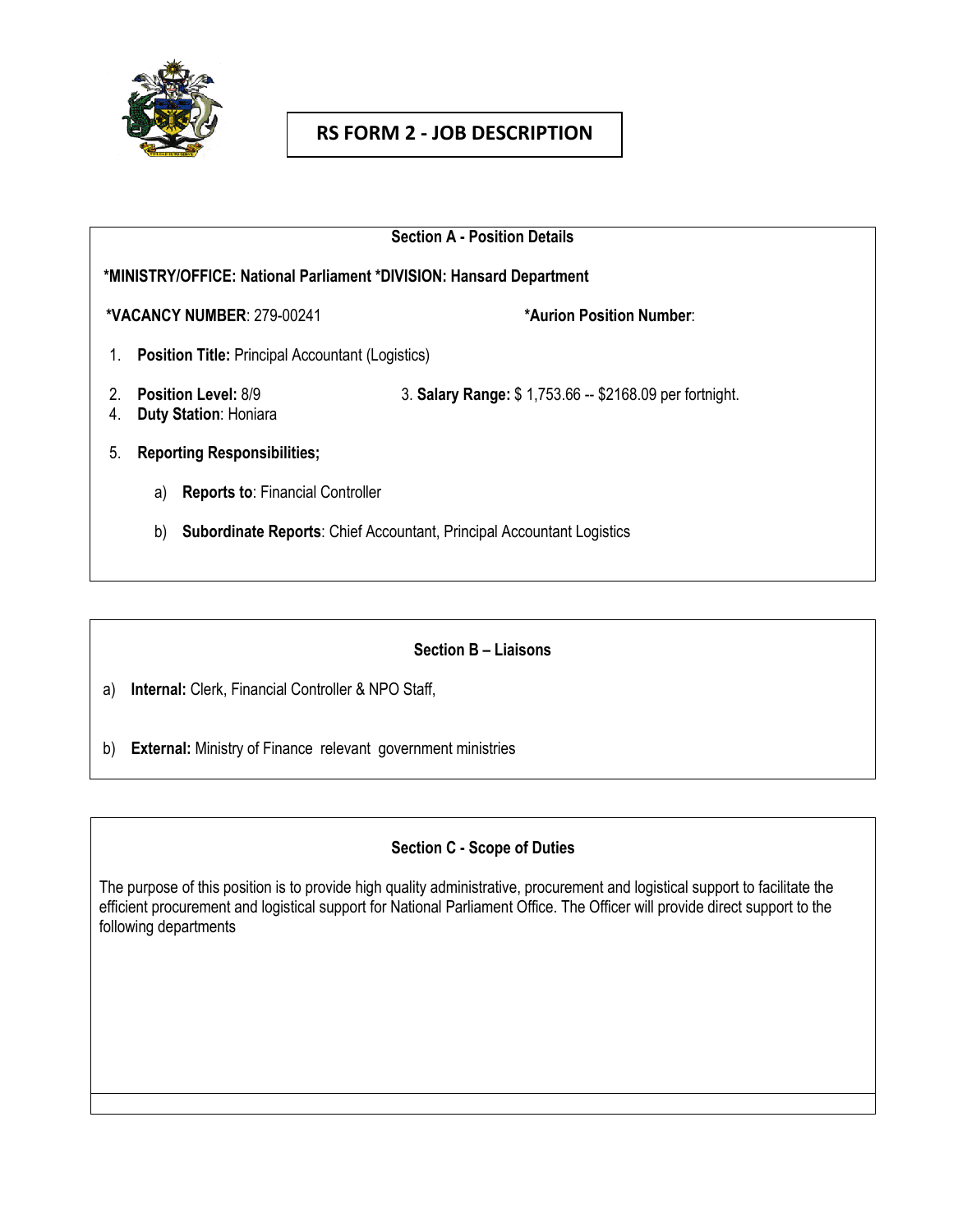### **Section D - Key Duties**

#### *\*The Officer will be required to:*

The officer will be required to:

- Apply, control retire and reconciliation of the National parliament Monthly Standing Imprest
- Input of data into the National parliament Financial Management system
- Procure Goods and Services required by the National parliament departments
- Assist in the Raising requisitions, LPOs, Printed matters, work order and Payment Vouchers.
- Assist in Maintain Accurate and up to date records in the National Parliament Financial Management System
- Assist in the preparation of the National Parliament Annual Procurement Plan
- Monitoring all the National Parliament payments send down to the Ministry of Finance and Treasury and recording of Cheques received from the Ministry Of Finance
- Responsible to pay all NPO Creditors (timely Manner), and MP's Allowances during Parliament sittings.
- Assist in training NPO Staff on financial Issues and presentations

# **Section E - Key Result Areas**

*\*Successful performance of the duties will be indicated by:*

# **Section F - Key Capabilities and Qualifications**

Tertiary Qualification or equivalent experience in Public Administration and management